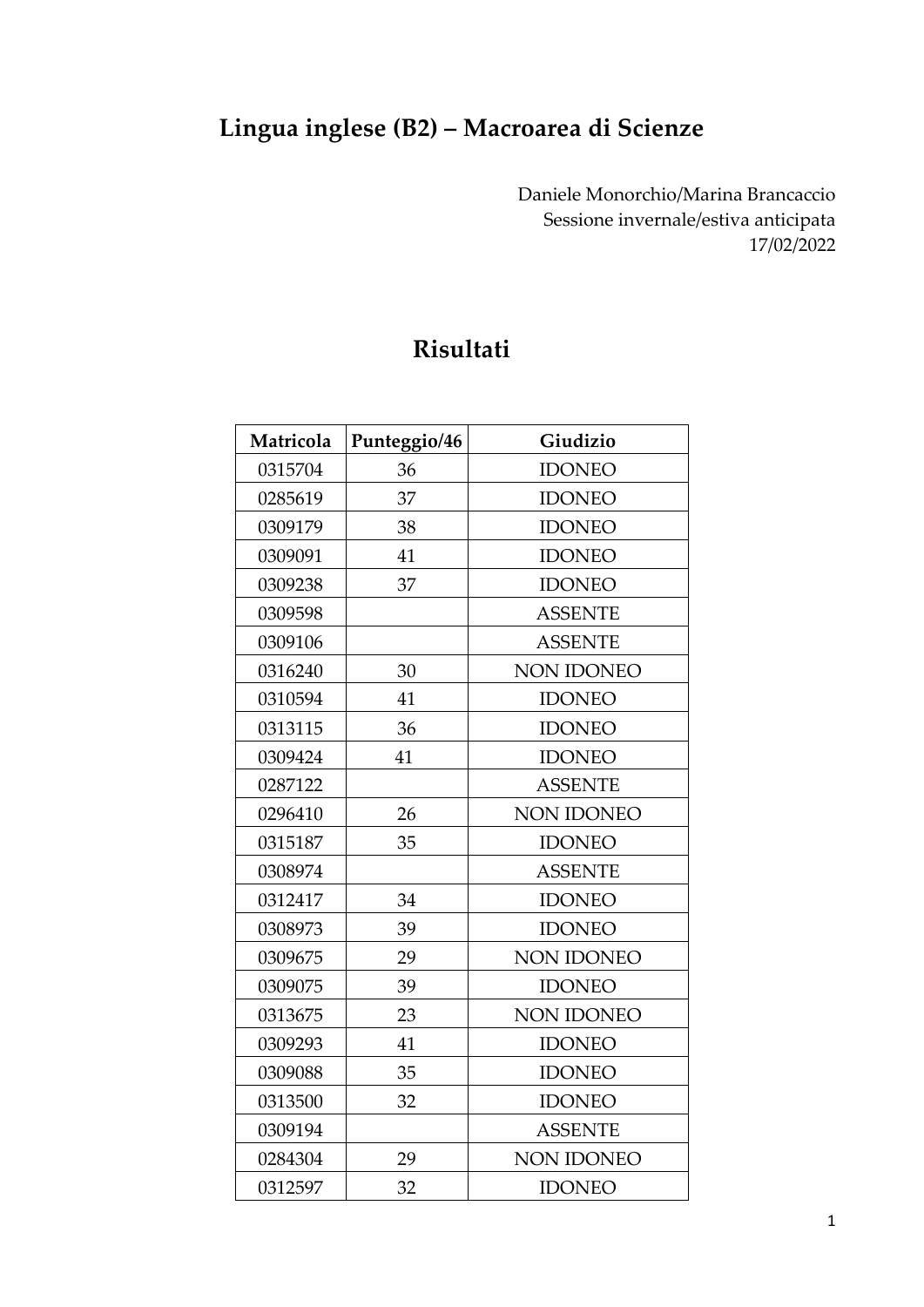| 0310422 | 44 | <b>IDONEO</b>     |
|---------|----|-------------------|
| 0314060 |    | <b>ASSENTE</b>    |
| 0309150 | 42 | <b>IDONEO</b>     |
| 0314096 | 34 | <b>IDONEO</b>     |
| 0294126 | 46 | <b>IDONEO</b>     |
| 0309476 |    | <b>ASSENTE</b>    |
| 0285726 | 37 | <b>IDONEO</b>     |
| 0309129 | 43 | <b>IDONEO</b>     |
| 0314443 |    | <b>ASSENTE</b>    |
| 0309048 |    | <b>ASSENTE</b>    |
| 0313956 | 29 | NON IDONEO        |
| 0269601 | 45 | <b>IDONEO</b>     |
| 0308927 | 30 | <b>NON IDONEO</b> |
| 0292674 | 31 | <b>IDONEO</b>     |
| 0309991 | 29 | NON IDONEO        |
| 0310090 | 31 | <b>IDONEO</b>     |
| 0309399 | 38 | <b>IDONEO</b>     |
| 0315845 | 32 | <b>IDONEO</b>     |
| 0309569 | 37 | <b>IDONEO</b>     |
| 0309120 | 35 | <b>IDONEO</b>     |
| 0309234 | 45 | <b>IDONEO</b>     |
| 0316718 | 38 | <b>IDONEO</b>     |
| 0309132 | 35 | <b>IDONEO</b>     |
| 0308806 | 43 | <b>IDONEO</b>     |
| 0308992 | 26 | <b>NON IDONEO</b> |
| 0309323 | 24 | <b>NON IDONEO</b> |
| 0309124 |    | <b>ASSENTE</b>    |
| 0308443 |    | <b>ASSENTE</b>    |
| 0309092 | 26 | <b>NON IDONEO</b> |
| 0314610 | 35 | <b>IDONEO</b>     |
| 0298223 | 33 | <b>IDONEO</b>     |
| 0308966 | 32 | <b>IDONEO</b>     |
| 0297204 | 37 | <b>IDONEO</b>     |
| 0313829 |    | <b>ASSENTE</b>    |
| 0309493 | 36 | <b>IDONEO</b>     |
| 0318043 | 33 | <b>IDONEO</b>     |
| 0309271 | 33 | <b>IDONEO</b>     |
| 0309319 | 26 | NON IDONEO        |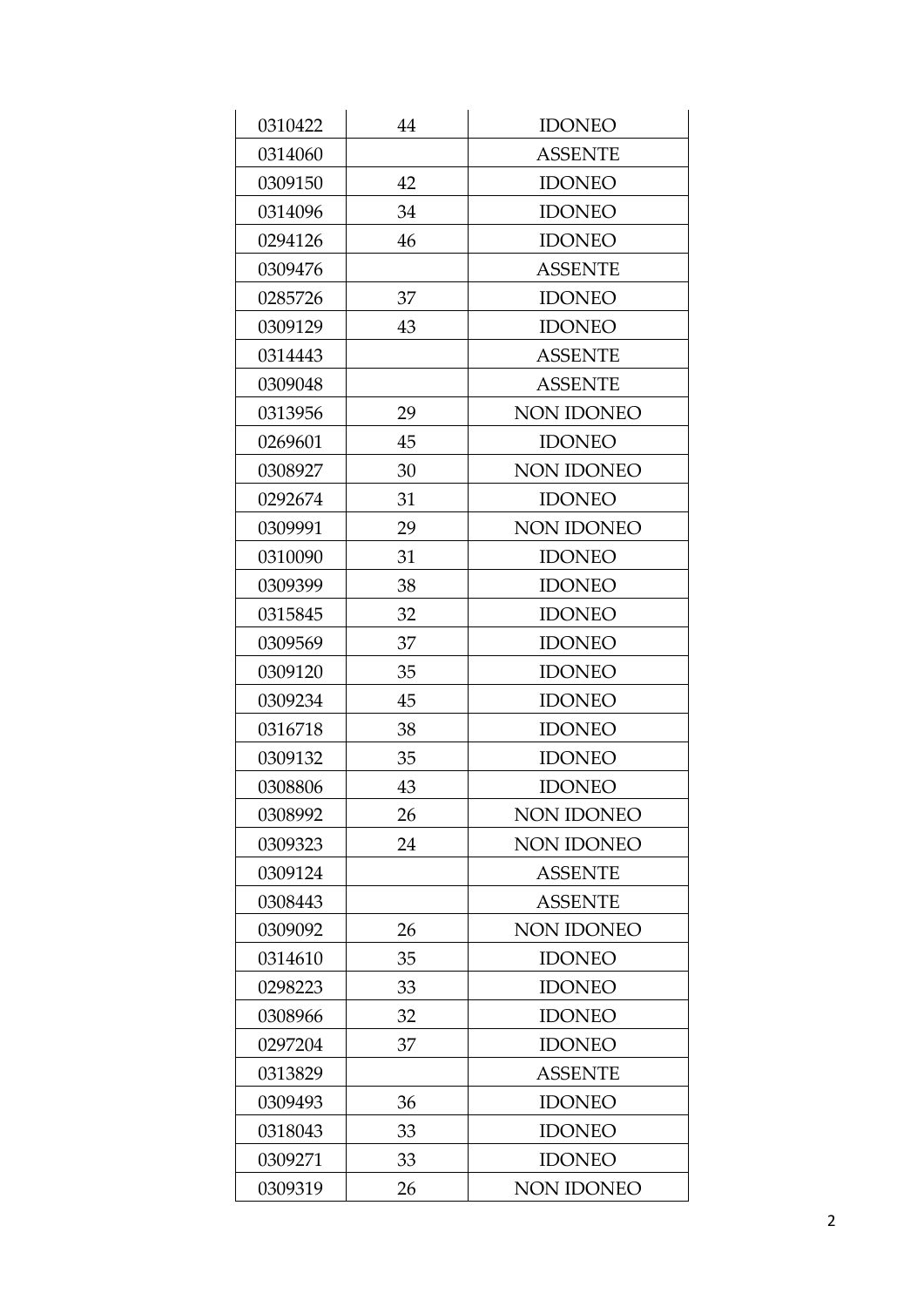| 0294950 | 22 | <b>NON IDONEO</b> |
|---------|----|-------------------|
| 0309151 | 26 | <b>NON IDONEO</b> |
| 0308385 | 42 | <b>IDONEO</b>     |
| 0315791 | 32 | <b>IDONEO</b>     |
| 0308983 | 22 | <b>NON IDONEO</b> |
| 0317450 | 36 | <b>IDONEO</b>     |
| 0312923 | 40 | <b>IDONEO</b>     |
| 0298452 | 33 | <b>IDONEO</b>     |
| 0309563 | 35 | <b>IDONEO</b>     |
| 0270818 | 34 | <b>IDONEO</b>     |
| 0310396 | 43 | <b>IDONEO</b>     |
| 0315138 |    | <b>ASSENTE</b>    |
| 0313481 | 28 | NON IDONEO        |
| 0316591 | 43 | <b>IDONEO</b>     |
| 0310062 | 39 | <b>IDONEO</b>     |
| 0311509 | 27 | <b>NON IDONEO</b> |
| 0313930 | 43 | <b>IDONEO</b>     |
| 0310500 | 26 | NON IDONEO        |
| 0253089 | 26 | <b>NON IDONEO</b> |
| 0309375 |    | <b>ASSENTE</b>    |
| 0309346 | 36 | <b>IDONEO</b>     |
| 0314459 |    | <b>ASSENTE</b>    |
| 0309268 | 41 | <b>IDONEO</b>     |
| 0296703 | 36 | <b>IDONEO</b>     |
| 0285616 | 18 | <b>NON IDONEO</b> |
| 0316842 | 30 | <b>NON IDONEO</b> |
| 0309066 | 29 | <b>NON IDONEO</b> |
| 0269476 | 44 | <b>IDONEO</b>     |
| 0306720 | 41 | <b>IDONEO</b>     |
| 0314598 | 41 | <b>IDONEO</b>     |
| 0316958 | 27 | <b>NON IDONEO</b> |
| 0308940 | 27 | <b>NON IDONEO</b> |
| 0309077 | 44 | <b>IDONEO</b>     |
| 0308077 | 31 | <b>IDONEO</b>     |
| 0317900 | 25 | <b>NON IDONEO</b> |
| 0309287 | 40 | <b>IDONEO</b>     |
| 0311102 | 35 | <b>IDONEO</b>     |
| 0309464 | 28 | NON IDONEO        |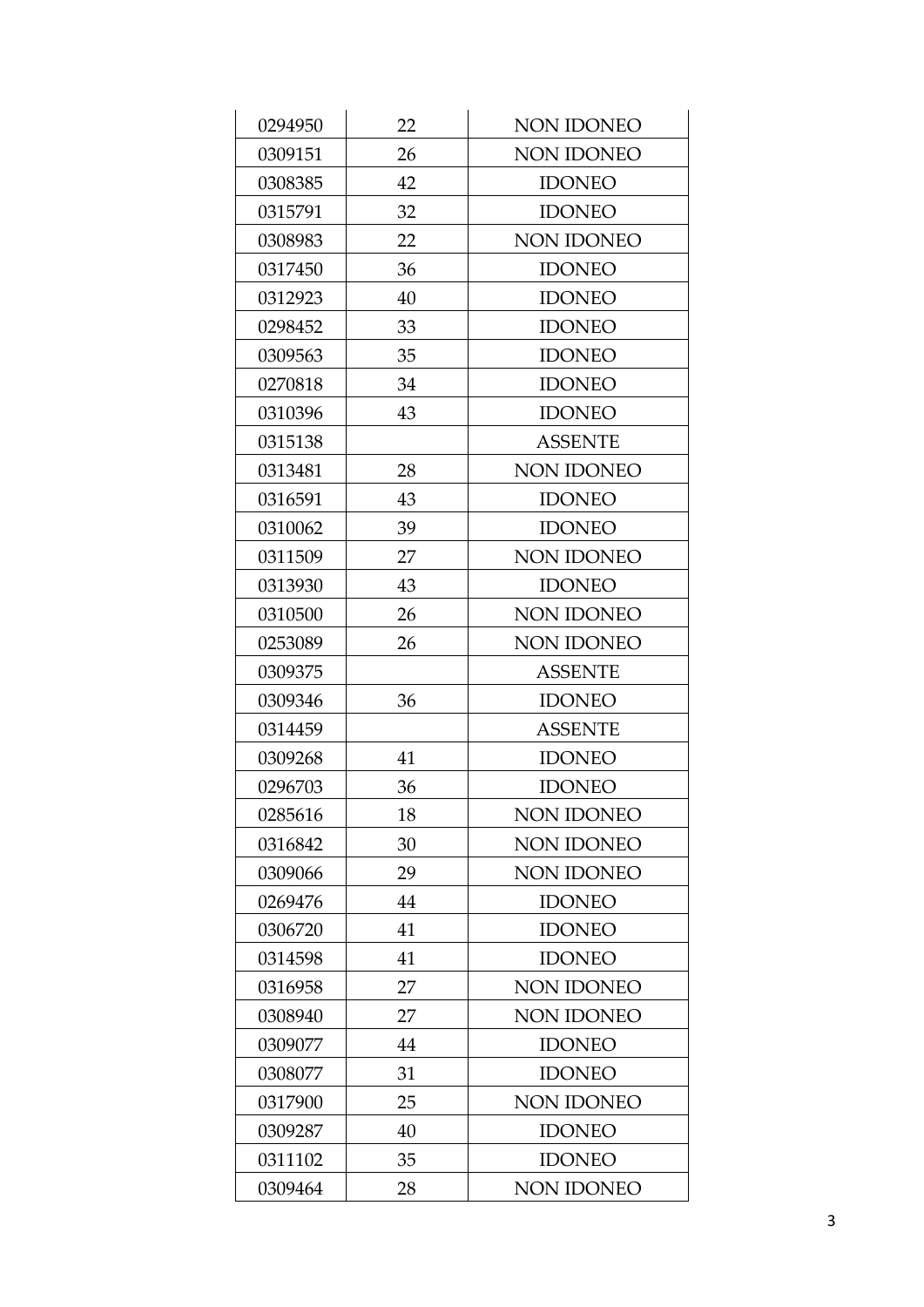| 0313542 | 21 | <b>NON IDONEO</b>              |
|---------|----|--------------------------------|
| 0309188 | 39 | <b>IDONEO</b>                  |
| 0263310 | 42 | <b>IDONEO</b>                  |
| 0284612 | 38 | <b>IDONEO</b>                  |
| 0286628 | 38 | <b>IDONEO</b>                  |
| 0315872 | 38 | <b>IDONEO</b>                  |
| 0312704 | 37 | <b>IDONEO</b>                  |
| 0296435 | 25 | <b>NON IDONEO</b>              |
| 0298779 | 31 | <b>IDONEO</b>                  |
| 0187008 | 24 | NON IDONEO                     |
| 0309511 | 28 | NON IDONEO                     |
| 0311383 | 44 | <b>IDONEO</b>                  |
| 0285792 | 27 | <b>NON IDONEO</b>              |
| 0309114 | 44 | <b>IDONEO</b>                  |
| 0307156 | 21 | <b>NON IDONEO</b>              |
| 0309532 | 36 | <b>IDONEO</b>                  |
| 0312404 | 40 | <b>IDONEO</b>                  |
| 0310690 | 46 | <b>IDONEO</b>                  |
| 0311709 | 39 | <b>IDONEO</b>                  |
| 0294404 | 29 | <b>NON IDONEO</b>              |
| 0309326 |    | <b>ASSENTE</b>                 |
| 0315700 | 23 | NON IDONEO                     |
| 0309133 | 35 | <b>IDONEO</b>                  |
| 0310395 | 39 | <b>IDONEO</b>                  |
| 0315714 | 31 | <b>IDONEO</b>                  |
| 0306872 | 42 | <b>IDONEO</b>                  |
| 0309565 |    | <b>IDONEO</b> (certificazione) |
| 0313970 | 39 | <b>IDONEO</b>                  |
| 0316640 | 15 | NON IDONEO                     |
| 0309001 | 42 | <b>IDONEO</b>                  |
| 0309062 | 34 | <b>IDONEO</b>                  |
| 0306815 | 34 | <b>IDONEO</b>                  |
| 0312482 | 24 | <b>NON IDONEO</b>              |
| 0295050 | 44 | <b>IDONEO</b>                  |
| 0318940 | 37 | <b>IDONEO</b>                  |
| 0309061 | 38 | <b>IDONEO</b>                  |
| 0299992 | 34 | <b>IDONEO</b>                  |
| 0308953 | 37 | <b>IDONEO</b>                  |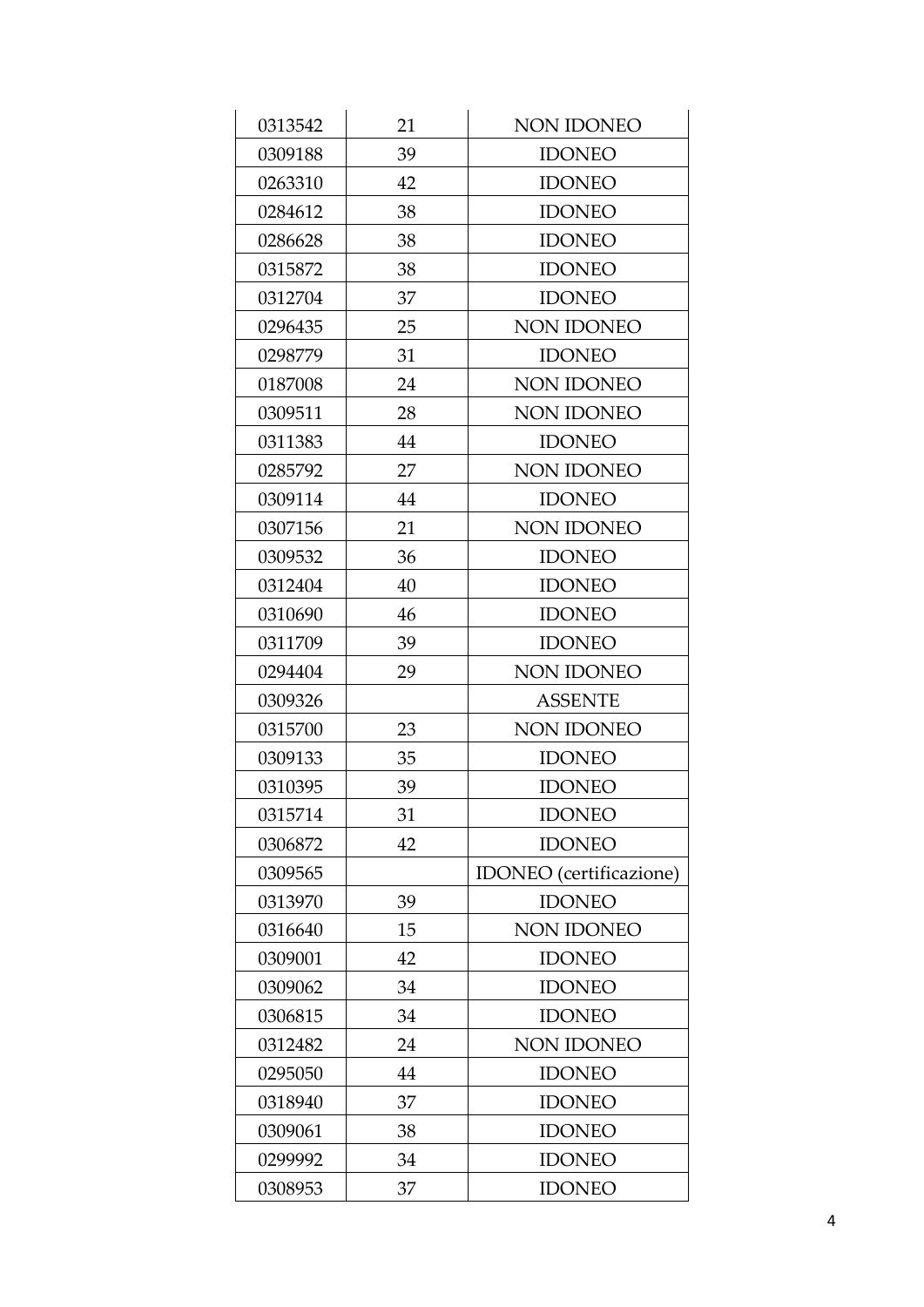| 0312099 | 33 | <b>IDONEO</b>     |
|---------|----|-------------------|
| 0313140 | 30 | NON IDONEO        |
| 0306830 |    | <b>ASSENTE</b>    |
| 0315390 | 46 | <b>IDONEO</b>     |
| 0273363 |    | <b>ASSENTE</b>    |
| 0282456 | 32 | <b>IDONEO</b>     |
| 0314265 | 35 | <b>IDONEO</b>     |
| 0310370 |    | <b>ASSENTE</b>    |
| 0310583 | 36 | <b>IDONEO</b>     |
| 0309475 | 33 | <b>IDONEO</b>     |
| 0309282 | 38 | <b>IDONEO</b>     |
| 0314938 | 44 | <b>IDONEO</b>     |
| 0313244 | 36 | <b>IDONEO</b>     |
| 0306968 | 34 | <b>IDONEO</b>     |
| 0314280 | 43 | <b>IDONEO</b>     |
| 0309288 | 36 | <b>IDONEO</b>     |
| 0310290 | 37 | <b>IDONEO</b>     |
| 0313567 | 36 | <b>IDONEO</b>     |
| 0309280 | 30 | <b>NON IDONEO</b> |
| 0314135 | 35 | <b>IDONEO</b>     |
| 0306698 | 44 | <b>IDONEO</b>     |
| 0294428 | 30 | <b>NON IDONEO</b> |
| 0309329 | 35 | <b>IDONEO</b>     |
| 0309244 | 39 | <b>IDONEO</b>     |
| 0271985 | 43 | <b>IDONEO</b>     |
| 0271562 | 34 | <b>IDONEO</b>     |
| 0266430 | 26 | NON IDONEO        |
| 0307301 | 28 | <b>NON IDONEO</b> |
| 0310357 | 20 | <b>NON IDONEO</b> |
| 0315735 | 35 | <b>IDONEO</b>     |
| 0308599 | 34 | <b>IDONEO</b>     |
| 0314326 | 22 | <b>NON IDONEO</b> |
| 0309304 | 37 | <b>IDONEO</b>     |
| 0309334 | 29 | <b>NON IDONEO</b> |
| 0314101 |    | <b>ASSENTE</b>    |
| 0309055 | 42 | <b>IDONEO</b>     |
| 0284404 | 35 | <b>IDONEO</b>     |
| 0309978 | 42 | <b>IDONEO</b>     |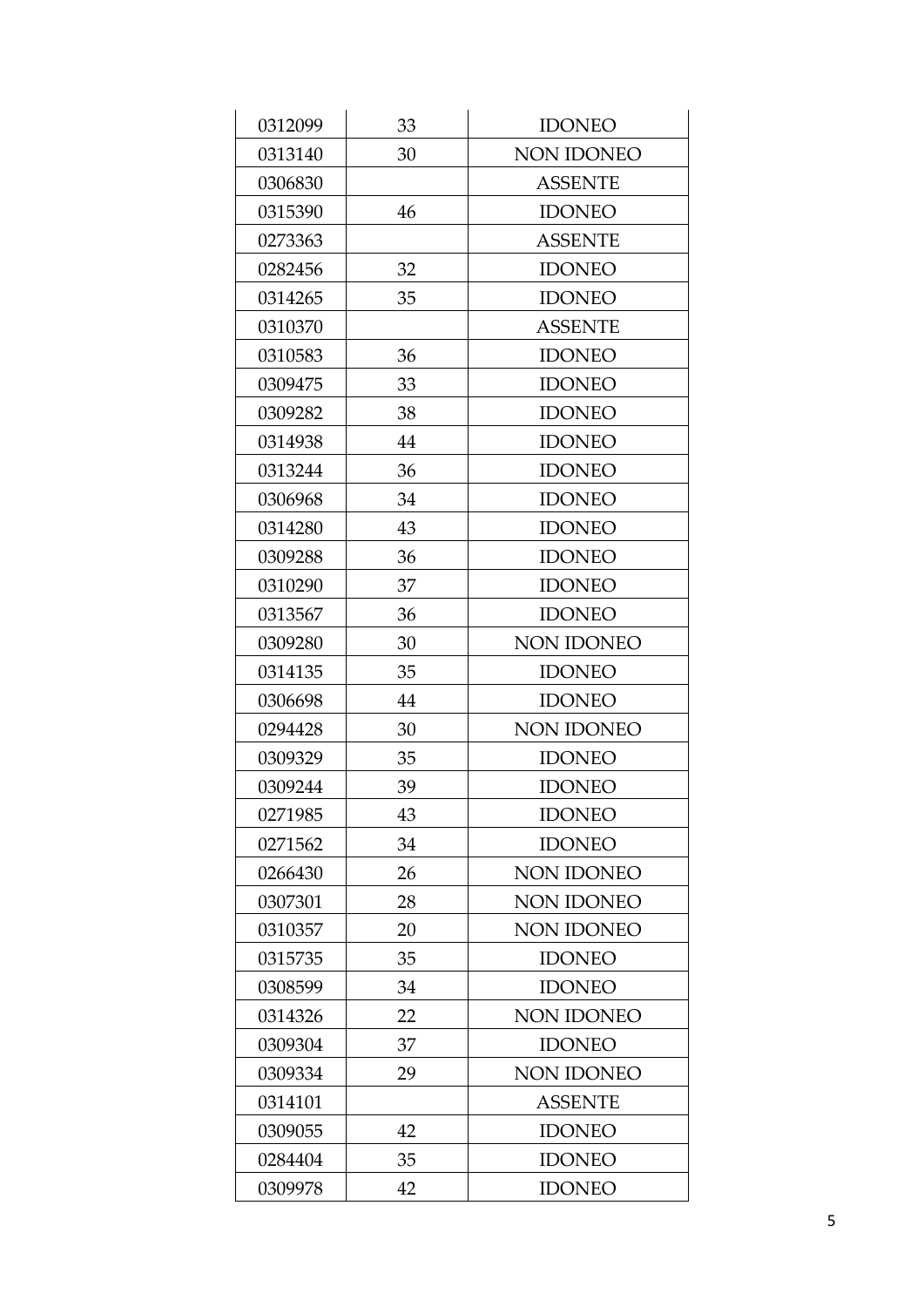| 0306705 | 31 | <b>IDONEO</b>                  |
|---------|----|--------------------------------|
| 0310572 | 19 | NON IDONEO                     |
| 0310469 | 29 | NON IDONEO                     |
| 0308958 | 21 | NON IDONEO                     |
| 0310502 |    | <b>ASSENTE</b>                 |
| 0314050 | 26 | NON IDONEO                     |
| 0317549 | 39 | <b>IDONEO</b>                  |
| 0293244 | 36 | <b>IDONEO</b>                  |
| 0309561 | 35 | <b>IDONEO</b>                  |
| 0309924 | 36 | <b>IDONEO</b>                  |
| 0309259 | 32 | <b>IDONEO</b>                  |
| 0317420 |    | <b>ASSENTE</b>                 |
| 0309473 | 13 | NON IDONEO                     |
| 0310684 | 28 | <b>NON IDONEO</b>              |
| 0308988 | 28 | <b>NON IDONEO</b>              |
| 0276367 | 31 | <b>IDONEO</b>                  |
| 0315758 |    | <b>IDONEO</b> (certificazione) |
| 0309045 | 28 | <b>NON IDONEO</b>              |
| 0282051 | 36 | <b>IDONEO</b>                  |
| 0267748 | 29 | NON IDONEO                     |
| 0310143 | 30 | <b>NON IDONEO</b>              |
| 0314594 | 35 | <b>IDONEO</b>                  |
| 0308938 | 18 | NON IDONEO                     |
| 0308194 | 31 | <b>IDONEO</b>                  |
| 0271745 | 42 | <b>IDONEO</b>                  |
| 0309305 | 33 | <b>IDONEO</b>                  |
| 0269103 | 31 | <b>IDONEO</b>                  |
| 0311304 | 36 | <b>IDONEO</b>                  |
| 0309373 | 34 | <b>IDONEO</b>                  |
| 0309374 | 33 | <b>IDONEO</b>                  |
| 0316766 | 18 | <b>NON IDONEO</b>              |
| 0245542 | 39 | <b>IDONEO</b>                  |
| 0265875 | 37 | <b>IDONEO</b>                  |
| 0295314 | 31 | <b>IDONEO</b>                  |
| 0257116 | 33 | <b>IDONEO</b>                  |
| 0311921 | 30 | NON IDONEO                     |
| 0287291 | 42 | <b>IDONEO</b>                  |
| 0256451 |    | <b>ASSENTE</b>                 |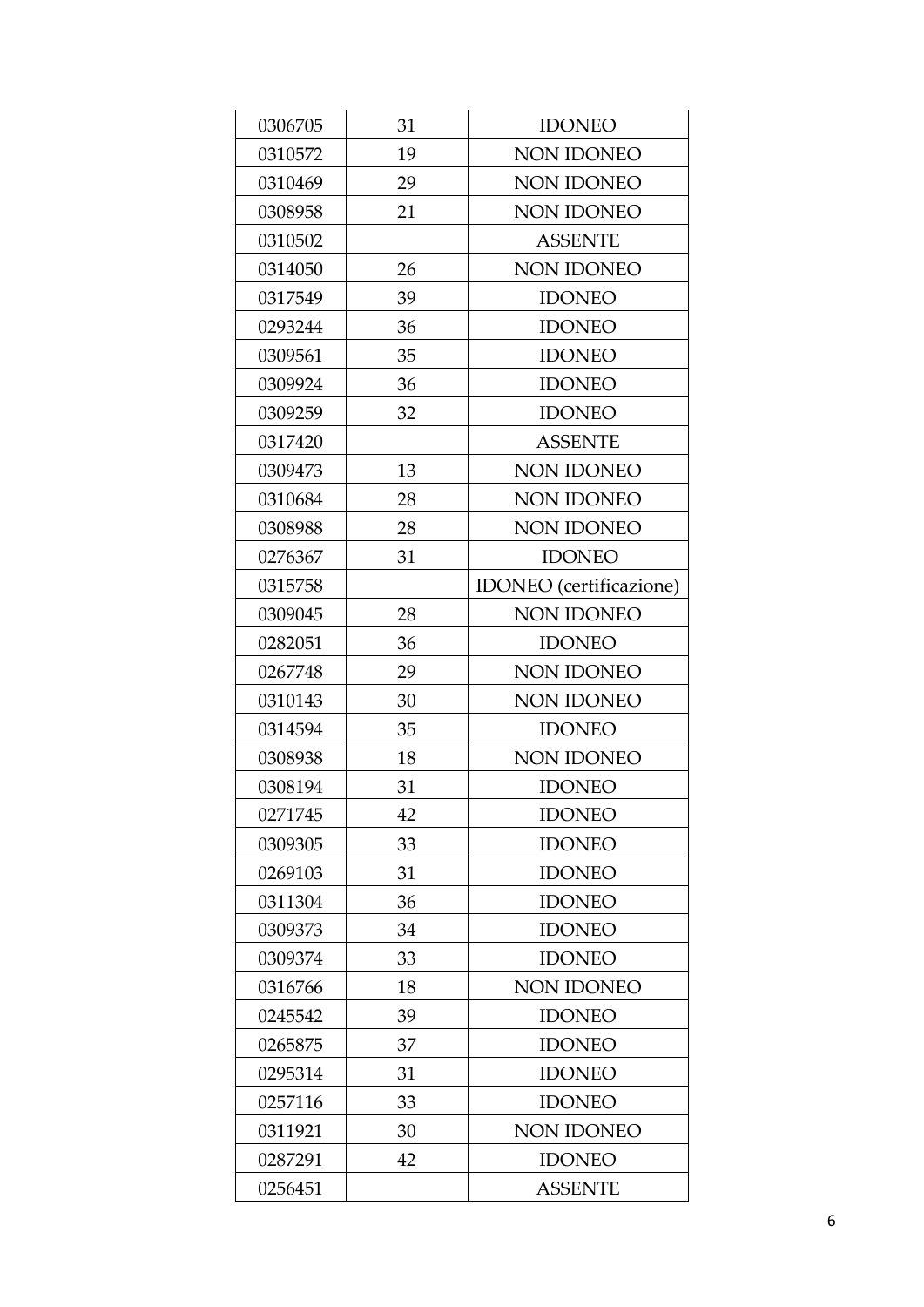| 0312164 | 32 | <b>IDONEO</b>                  |
|---------|----|--------------------------------|
| 0309285 | 38 | <b>IDONEO</b>                  |
| 0309633 | 30 | NON IDONEO                     |
| 0318031 | 25 | NON IDONEO                     |
| 0245629 | 28 | <b>NON IDONEO</b>              |
| 0309294 | 18 | <b>NON IDONEO</b>              |
| 0308928 | 39 | <b>IDONEO</b>                  |
| 0317143 |    | <b>ASSENTE</b>                 |
| 0308951 | 38 | <b>IDONEO</b>                  |
| 0286789 | 36 | <b>IDONEO</b>                  |
| 0315709 |    | <b>ASSENTE</b>                 |
| 0316828 | 24 | <b>NON IDONEO</b>              |
| 0310394 | 41 | <b>IDONEO</b>                  |
| 0306630 | 41 | <b>IDONEO</b>                  |
| 0312324 | 36 | <b>IDONEO</b>                  |
| 0312468 | 33 | <b>IDONEO</b>                  |
| 0312674 | 36 | <b>IDONEO</b>                  |
| 0310320 | 38 | <b>IDONEO</b>                  |
| 0216786 | 36 | <b>IDONEO</b>                  |
| 0312852 |    | <b>ASSENTE</b>                 |
| 0306985 | 32 | <b>IDONEO</b>                  |
| 0316911 | 37 | <b>IDONEO</b>                  |
| 0273213 | 31 | <b>IDONEO</b>                  |
| 0314228 | 32 | <b>IDONEO</b>                  |
| 0308989 | 42 | <b>IDONEO</b>                  |
| 0311063 |    | <b>ASSENTE</b>                 |
| 0315991 | 27 | <b>NON IDONEO</b>              |
| 0300501 | 20 | <b>NON IDONEO</b>              |
| 0308509 | 33 | <b>IDONEO</b>                  |
| 0308955 | 42 | <b>IDONEO</b>                  |
| 0314997 |    | <b>IDONEO</b> (certificazione) |
| 0309284 | 38 | <b>IDONEO</b>                  |
| 0273316 | 37 | <b>IDONEO</b>                  |
| 0316446 | 31 | <b>IDONEO</b>                  |
| 0309345 | 25 | <b>NON IDONEO</b>              |
| 0312691 | 27 | NON IDONEO                     |
| 0279119 | 30 | NON IDONEO                     |
| 0292276 | 37 | <b>IDONEO</b>                  |